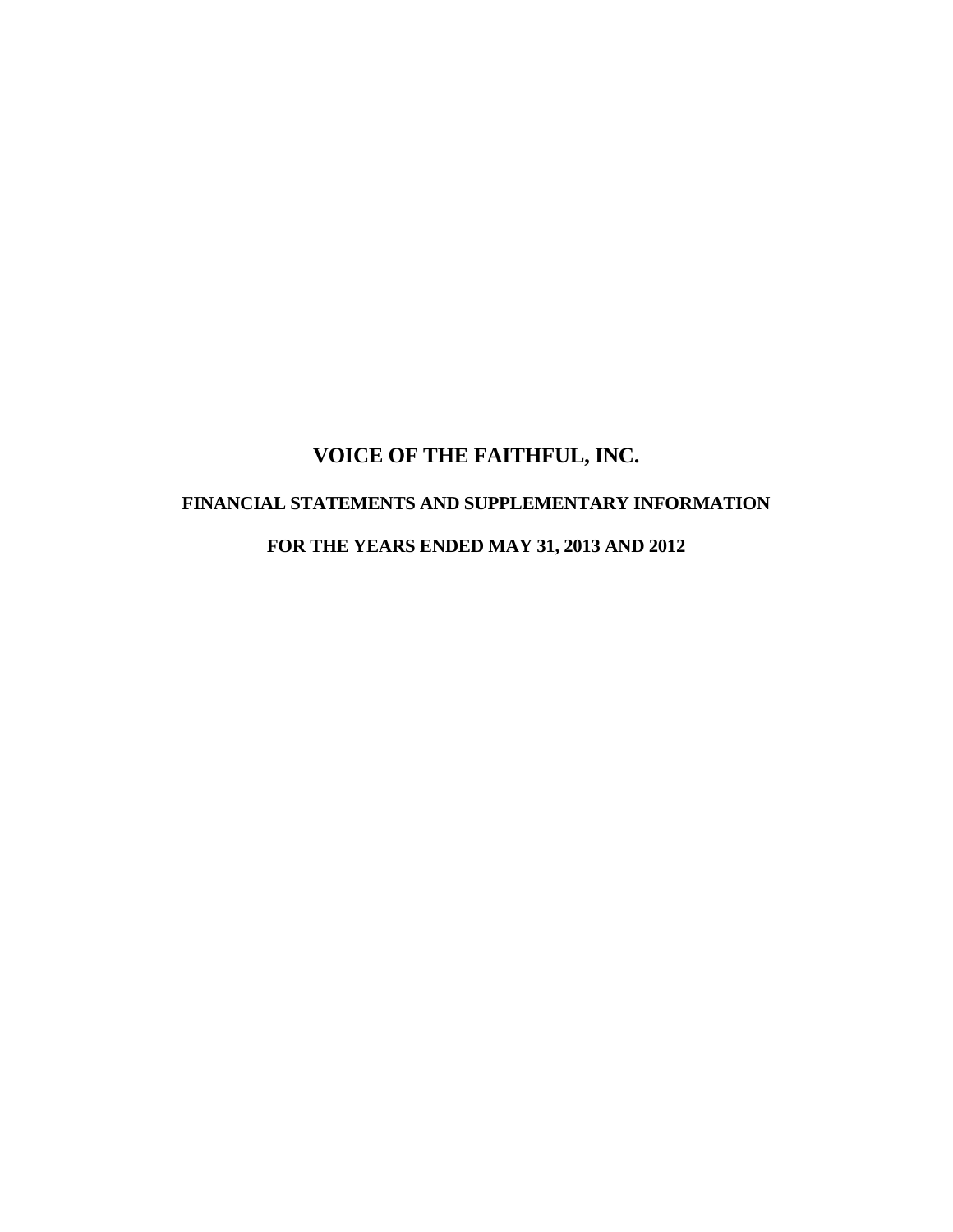## **CONTENTS**

| <b>Financial Statements</b>      |  |
|----------------------------------|--|
|                                  |  |
|                                  |  |
|                                  |  |
|                                  |  |
| <b>Supplementary Information</b> |  |
|                                  |  |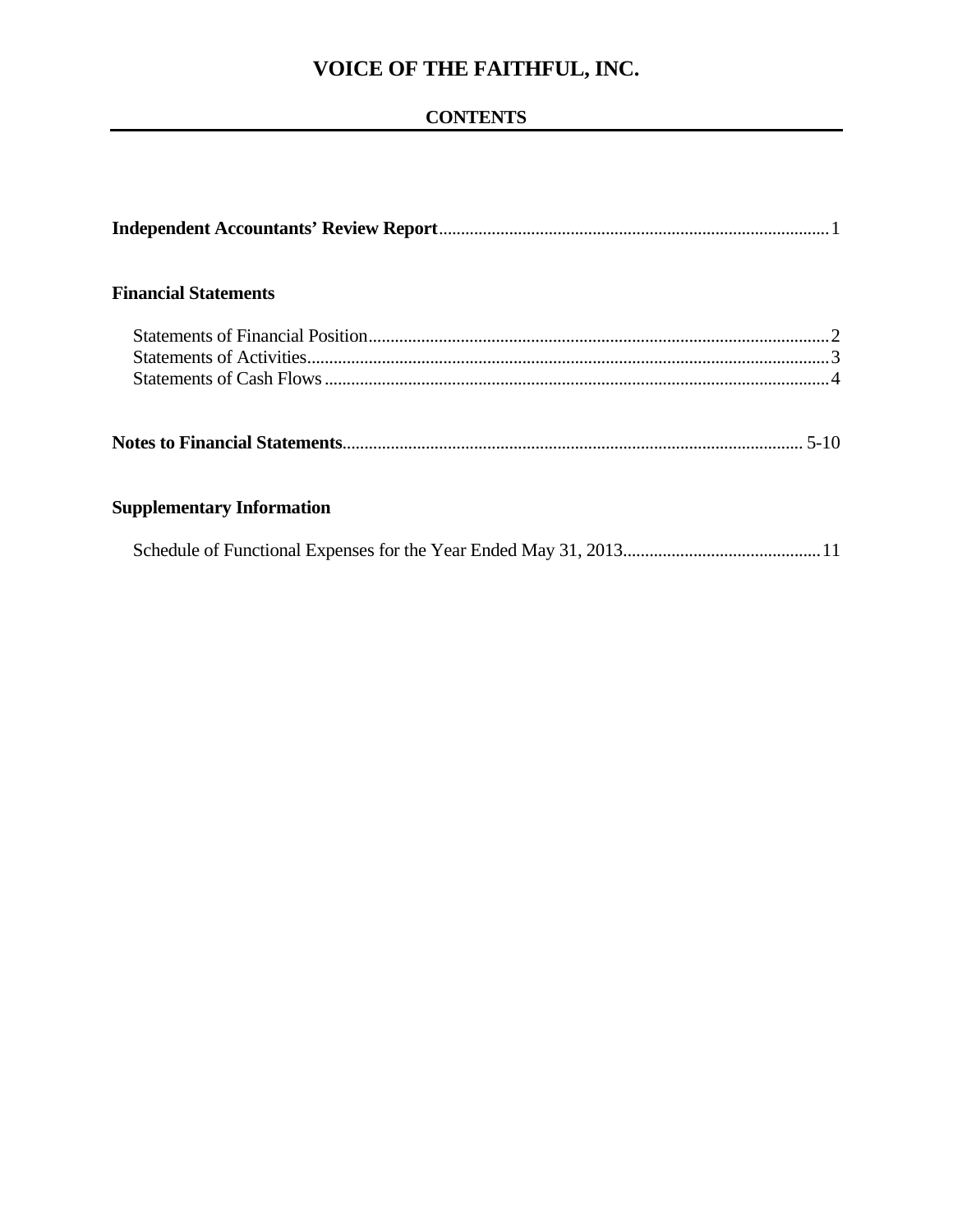

#### **INDEPENDENT ACCOUNTANTS' REVIEW REPORT**

To the Board of Trustees **Voice of the Faithful, Inc.** 

We have reviewed the accompanying statement of financial position of Voice of the Faithful, Inc. (a not-forprofit organization) as of May 31, 2013, and the related statements of activities and cash flows for the year then ended. A review includes primarily applying analytical procedures to management's financial data and making inquiries of Organization management. A review is substantially less in scope than an audit, the objective of which is the expression of an opinion regarding the financial statements as a whole. Accordingly, we do not express such an opinion. The 2012 financial statements of Voice of the Faithful, Inc. were reviewed by Parent, McLaughlin & Nangle Certified Public Accountants, Inc., whose practice was combined with Marcum LLP as of February 1, 2013, whose report dated October 18, 2012, stated that based on their procedures, they are not aware of any material modifications that should be made to those financial statements in order for them to be in conformity with accounting principles generally accepted in the United States of America.

Management is responsible for the preparation and fair presentation of the financial statements in accordance with accounting principles generally accepted in the United States of America and for designing, implementing, and maintaining internal control relevant to the preparation and fair presentation of the financial statements.

Our responsibility is to conduct the review in accordance with Statements on Standards for Accounting and Review Services issued by the American Institute of Certified Public Accountants. Those standards require us to perform procedures to obtain limited assurance that there are no material modifications that should be made to the financial statements. We believe that the results of our procedures provide a reasonable basis for our report.

Based on our review, we are not aware of any material modifications that should be made to the accompanying financial statements in order for them to be in conformity with accounting principles generally accepted in the United States of America.

Our review was made primarily for the purpose of expressing a conclusion that there are no material modifications that should be made to the 2013 financial statements in order for them to be in conformity with accounting principles generally accepted in the United States of America. The supplementary information included on page 11 is presented for purposes of additional analysis and is not a required part of the 2013 financial statements. Such information has been subjected to the inquiry and analytical procedures applied in the review of the 2013 financial statements, and we did not become aware of any material modifications that should be made to such information.

Marcum LLP

Boston, MA March 10, 2014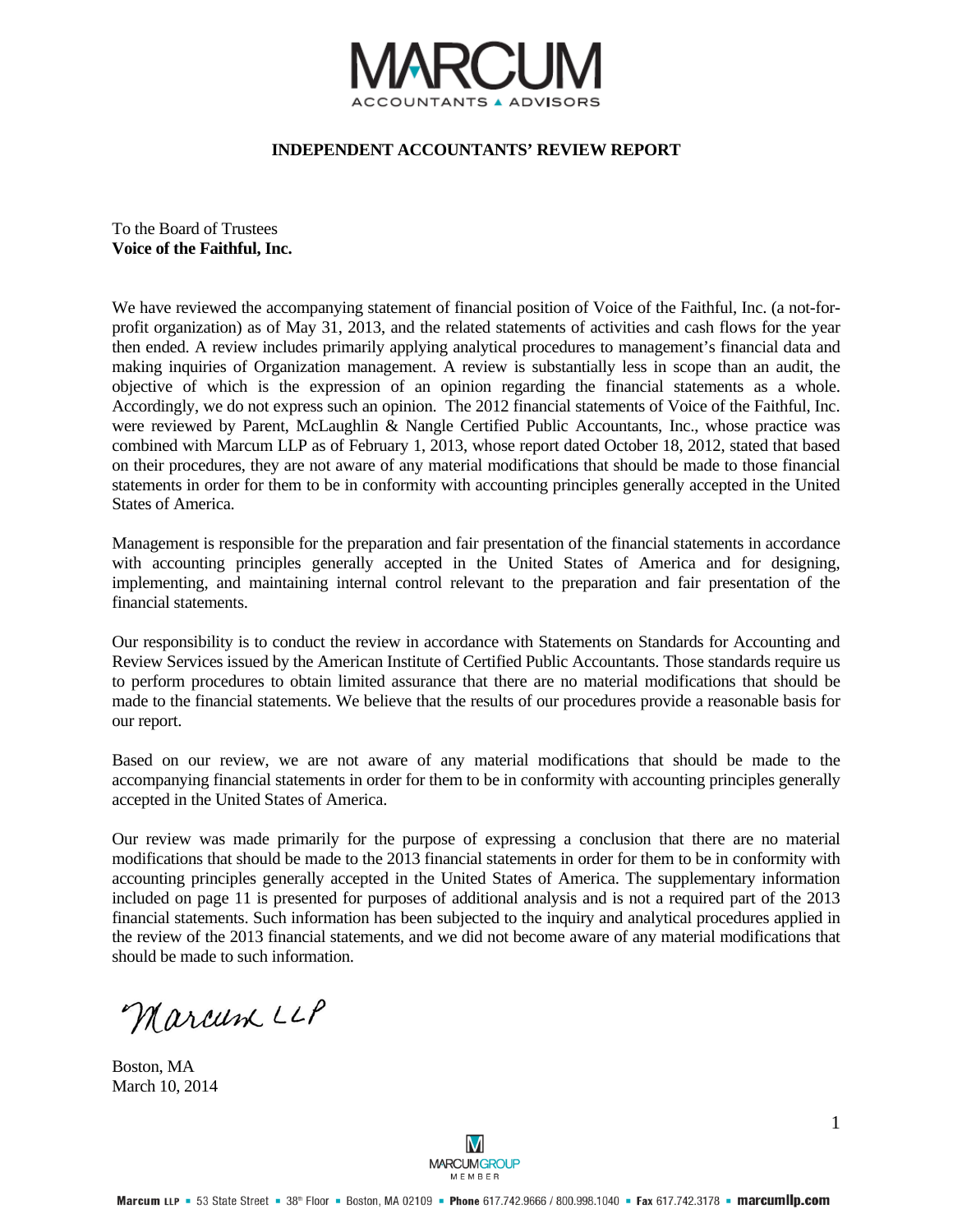## **STATEMENTS OF FINANCIAL POSITION**

#### **MAY 31, 2013 AND 2012**

|                                                | 2013         | 2012 |         |  |
|------------------------------------------------|--------------|------|---------|--|
| <b>Assets</b>                                  |              |      |         |  |
| <b>Current Assets</b>                          |              |      |         |  |
| Cash                                           | \$<br>62,725 | \$   | 135,955 |  |
| Cash in escrow                                 | 6,050        |      |         |  |
| Prepaid expenses and other current assets      | 7,346        |      | 36,400  |  |
| <b>Total Current Assets</b>                    | 76,121       |      | 172,355 |  |
| <b>Equipment, Net</b>                          | 2,572        |      | 5,135   |  |
| <b>Intangible Assets, Net</b>                  | 2,573        |      | 2,957   |  |
| <b>Total Assets</b>                            | \$<br>81,266 | \$   | 180,447 |  |
| <b>Liabilities and Net Assets</b>              |              |      |         |  |
| <b>Current Liabilities</b>                     |              |      |         |  |
| Accounts payable                               | \$<br>21,579 | \$   | 25,006  |  |
| Accrued expenses and other current liabilities | 24,399       |      | 22,012  |  |
| <b>Escrow</b> deposits                         | 6,050        |      |         |  |
| Deferred revenue                               |              |      | 24,260  |  |
| <b>Total Current Liabilities</b>               | 52,028       |      | 71,278  |  |
| <b>Net Assets</b>                              |              |      |         |  |
| Unrestricted                                   | 9,772        |      | 95,390  |  |
| Temporarily restricted                         | 19,466       |      | 13,779  |  |
| <b>Total Net Assets</b>                        | 29,238       |      | 109,169 |  |
| <b>Total Liabilities and Net Assets</b>        | \$<br>81,266 | \$   | 180,447 |  |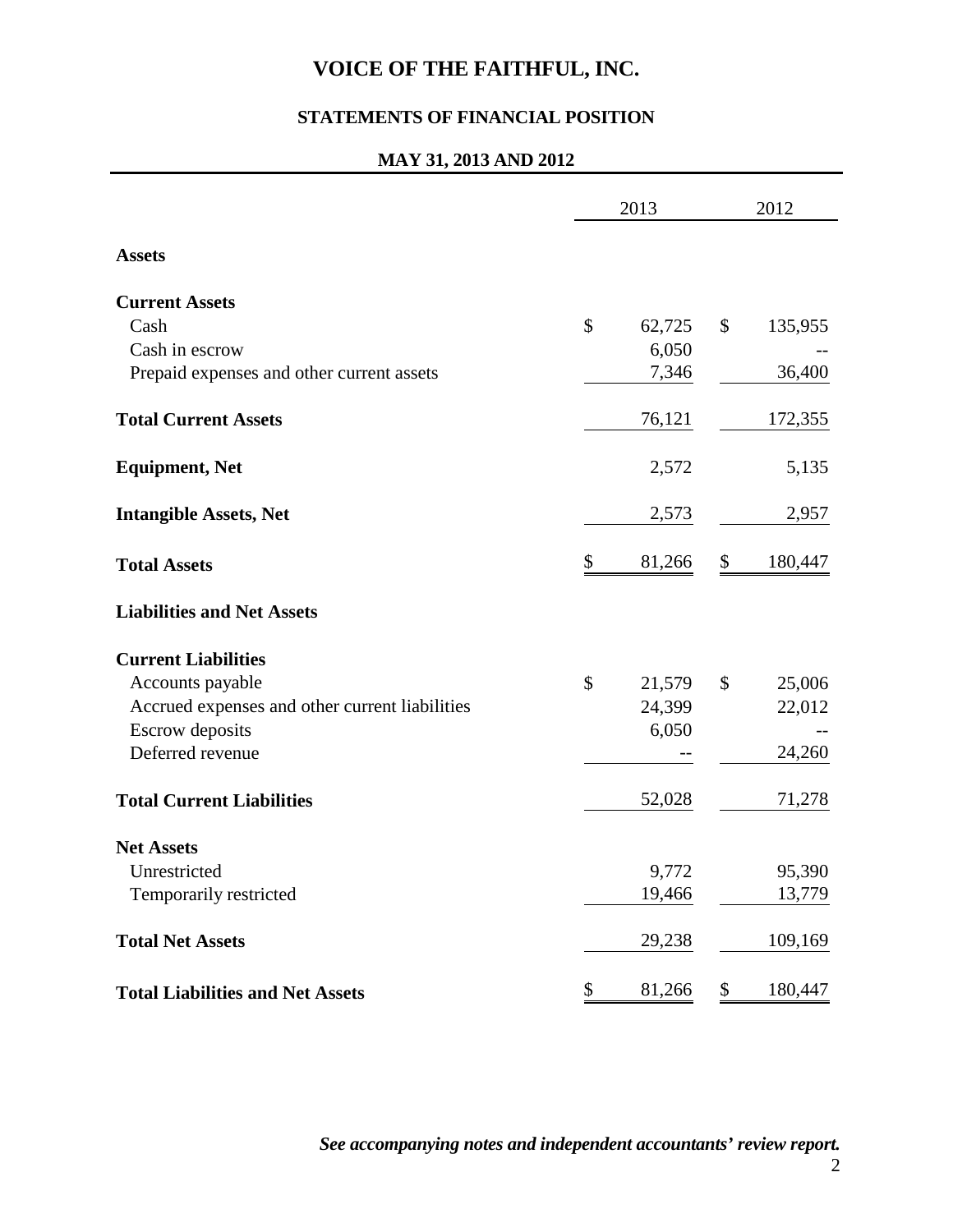#### **STATEMENTS OF ACTIVITIES**

## **FOR THE YEARS ENDED MAY 31, 2013 AND 2012**

|                                       | 2013 |              |    |            |             | 2012      |               |              |    |             |    |          |  |
|---------------------------------------|------|--------------|----|------------|-------------|-----------|---------------|--------------|----|-------------|----|----------|--|
|                                       |      | Temporarily  |    |            | Temporarily |           |               |              |    |             |    |          |  |
|                                       |      | Unrestricted |    | Restricted |             | Total     |               | Unrestricted |    | Restricted  |    | Total    |  |
| <b>Revenue</b>                        |      |              |    |            |             |           |               |              |    |             |    |          |  |
| Contributions                         | \$   | 351,703      | \$ | 36,381     | \$          | 388,084   | $\mathcal{S}$ | 389,599      | \$ | 6,860       | \$ | 396,459  |  |
| Donated services                      |      | 11,085       |    |            |             | 11,085    |               | 9,273        |    |             |    | 9,273    |  |
| <b>Convention Income</b>              |      | 80,758       |    | --         |             | 80,758    |               |              |    | --          |    |          |  |
| Other                                 |      | 10,477       |    |            |             | 10,477    |               | 1,764        |    |             |    | 1,764    |  |
| Interest income                       |      | 66           |    |            |             | 66        |               | 116          |    | $-$         |    | 116      |  |
| Net realized gain (loss) on sales     |      |              |    |            |             |           |               |              |    |             |    |          |  |
| of investments                        |      | (160)        |    |            |             | (160)     |               | 259          |    |             |    | 259      |  |
| Net assets released from restrictions |      | 30,694       |    | (30, 694)  |             | --        |               | 29,900       |    | (29,900)    |    |          |  |
| <b>Total Revenue</b>                  |      | 484,623      |    | 5,687      |             | 490,310   |               | 430,911      |    | (23,040)    |    | 407,871  |  |
| <b>Expenses</b>                       |      |              |    |            |             |           |               |              |    |             |    |          |  |
| Program services                      |      | 408,191      |    |            |             | 408,191   |               | 215,516      |    |             |    | 215,516  |  |
| Fundraising                           |      | 78,182       |    | --         |             | 78,182    |               | 132,292      |    | $-\!$ $\!-$ |    | 132,292  |  |
| Management and general                |      | 83,868       |    |            |             | 83,868    |               | 107,302      |    | --          |    | 107,302  |  |
| <b>Total Expenses</b>                 |      | 570,241      |    |            |             | 570,241   |               | 455,110      |    |             |    | 455,110  |  |
| <b>Change in Net Assets</b>           |      | (85, 618)    |    | 5,687      |             | (79, 931) |               | (24, 199)    |    | (23,040)    |    | (47,239) |  |
| Net Assets, Beginning of Year         |      | 95,390       |    | 13,779     |             | 109,169   |               | 119,589      |    | 36,819      |    | 156,408  |  |
| Net Assets, End of Year               | \$   | 9,772        | \$ | 19,466     | \$          | 29,238    | \$            | 95,390       | \$ | 13,779      |    | 109,169  |  |

*See accompanying notes and independent accountants' review report.*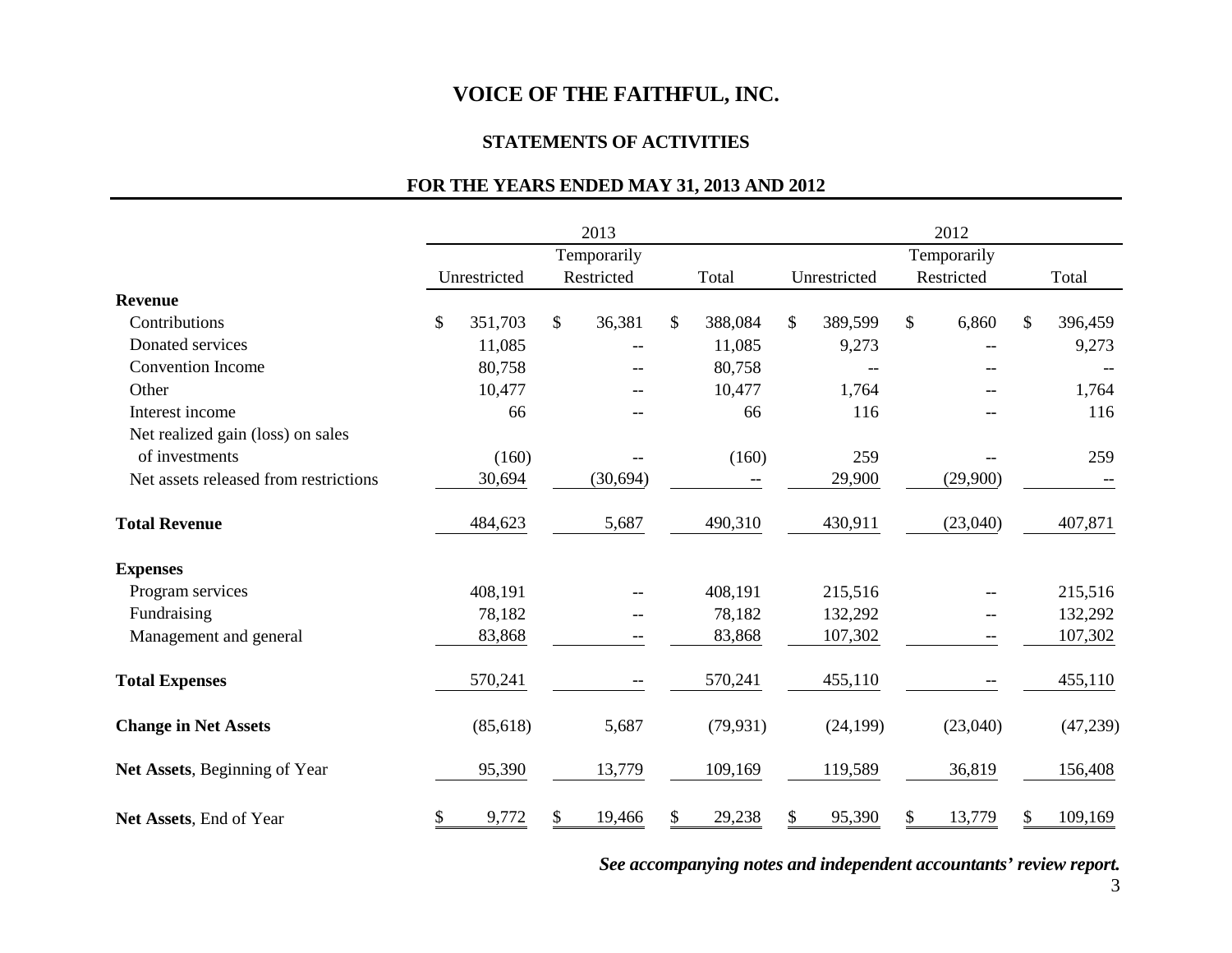## **STATEMENTS OF CASH FLOWS**

### **FOR THE YEARS ENDED MAY 31, 2013 AND 2012**

|                                                                                            |    | 2013      | 2012 |           |  |
|--------------------------------------------------------------------------------------------|----|-----------|------|-----------|--|
| <b>Cash Flows from Operating Activities</b>                                                |    |           |      |           |  |
| Change in net assets                                                                       | \$ | (79, 931) | \$   | (47,239)  |  |
| Adjustments to reconcile change in net assets to net cash<br>used in operating activities: |    |           |      |           |  |
| Depreciation and amortization                                                              |    | 4,069     |      | 3,731     |  |
| Donations of investment securities                                                         |    | (999)     |      | (1,948)   |  |
| Net realized (gain) loss on sales of investments                                           |    | 160       |      | (259)     |  |
|                                                                                            |    |           |      |           |  |
| (Increase) decrease in assets:                                                             |    |           |      |           |  |
| Unconditional promises to give                                                             |    |           |      | 3,120     |  |
| Prepaid expenses and other current assets                                                  |    | 29,054    |      | (22, 818) |  |
| Increase (decrease) in liabilities:                                                        |    |           |      |           |  |
| Accounts payable                                                                           |    | (3,427)   |      | 2,103     |  |
| Accrued expenses and other current liabilities                                             |    | 2,387     |      | (994)     |  |
| Deferred revenue                                                                           |    | (24,260)  |      | 23,036    |  |
|                                                                                            |    | 6,984     |      | 5,971     |  |
| <b>Net Cash Used in Operating Activities</b>                                               |    | (72, 947) |      | (41,268)  |  |
| <b>Cash Flows from Investing Activities</b>                                                |    |           |      |           |  |
| Proceeds from the sales of investments                                                     |    | 839       |      | 2,207     |  |
| Purchases of equipment                                                                     |    | (1,122)   |      | (1,047)   |  |
| <b>Net Cash Provided by (Used in) Investing Activities</b>                                 |    | (283)     |      | 1,160     |  |
| <b>Net Decrease in Cash</b>                                                                |    | (73,230)  |      | (40, 108) |  |
| Cash, Beginning of Year                                                                    |    | 135,955   |      | 176,063   |  |
| Cash, End of Year                                                                          | S  | 62,725    | \$   | 135,955   |  |
| <b>Supplemental Disclosure</b>                                                             |    |           |      |           |  |
| Donations of investment securities                                                         | \$ | 999       | \$   | 1,948     |  |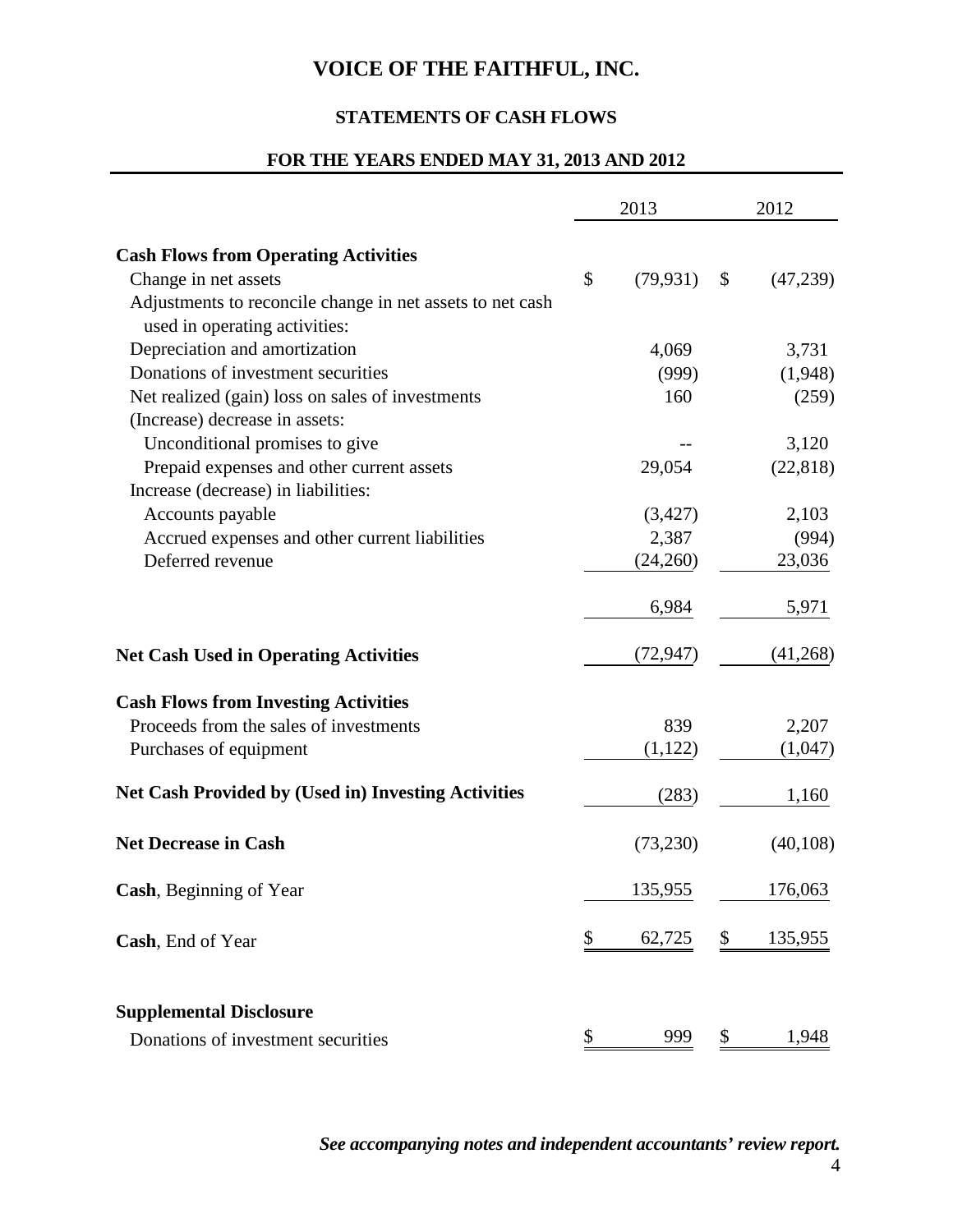### **NOTES TO FINANCIAL STATEMENTS**

#### **YEARS ENDED MAY 31, 2013 AND 2012**

#### **NOTE 1 - ORGANIZATION**

Voice of the Faithful, Inc. (the Organization) is a not-for-profit organization formed in response to the clergy sexual abuse crisis. The Organization's mission is to provide a prayerful voice, attentive to the Spirit, through which the Faithful can actively participate in the governance and guidance of the Catholic Church. The Organization seeks to: support survivors of clergy sexual abuse; support priests of integrity; and shape structural change within the Church. The Organization was incorporated on June 26, 2002 and was approved as a  $501(c)(3)$  organization by the Internal Revenue Service. The major sources of funding come from individual contributors sharing the concerns of the Organization.

#### **NOTE 2 - SUMMARY OF SIGNIFICANT ACCOUNTING POLICIES**

#### *BASIS OF ACCOUNTING*

The financial statements of the Organization have been prepared on the accrual basis of accounting and accordingly reflect all significant receivables, payables, and other liabilities.

#### *USE OF ESTIMATES*

The preparation of financial statements in conformity with generally accepted accounting principles requires management to make estimates and assumptions that affect the reported amounts of assets and liabilities and disclosure of contingent assets and liabilities at the date of the financial statements, and the reported amounts of revenues and expenses during the reporting period. Actual results could differ from those estimates.

#### *BASIS OF PRESENTATION*

The Organization is required to report information regarding its financial position and activities according to three classes of net assets (unrestricted net assets, temporarily restricted net assets, and permanently restricted net assets) based upon the existence or absence of donor imposed restrictions.

#### Net assets:

#### *Unrestricted net assets:*

Unrestricted net assets represent those assets not subject to donor-imposed restrictions.

#### *Temporarily restricted net assets:*

Temporarily restricted net assets are subject to explicit or implicit donor-imposed stipulations that may or will be met by actions of the Organization and/or the passage of time.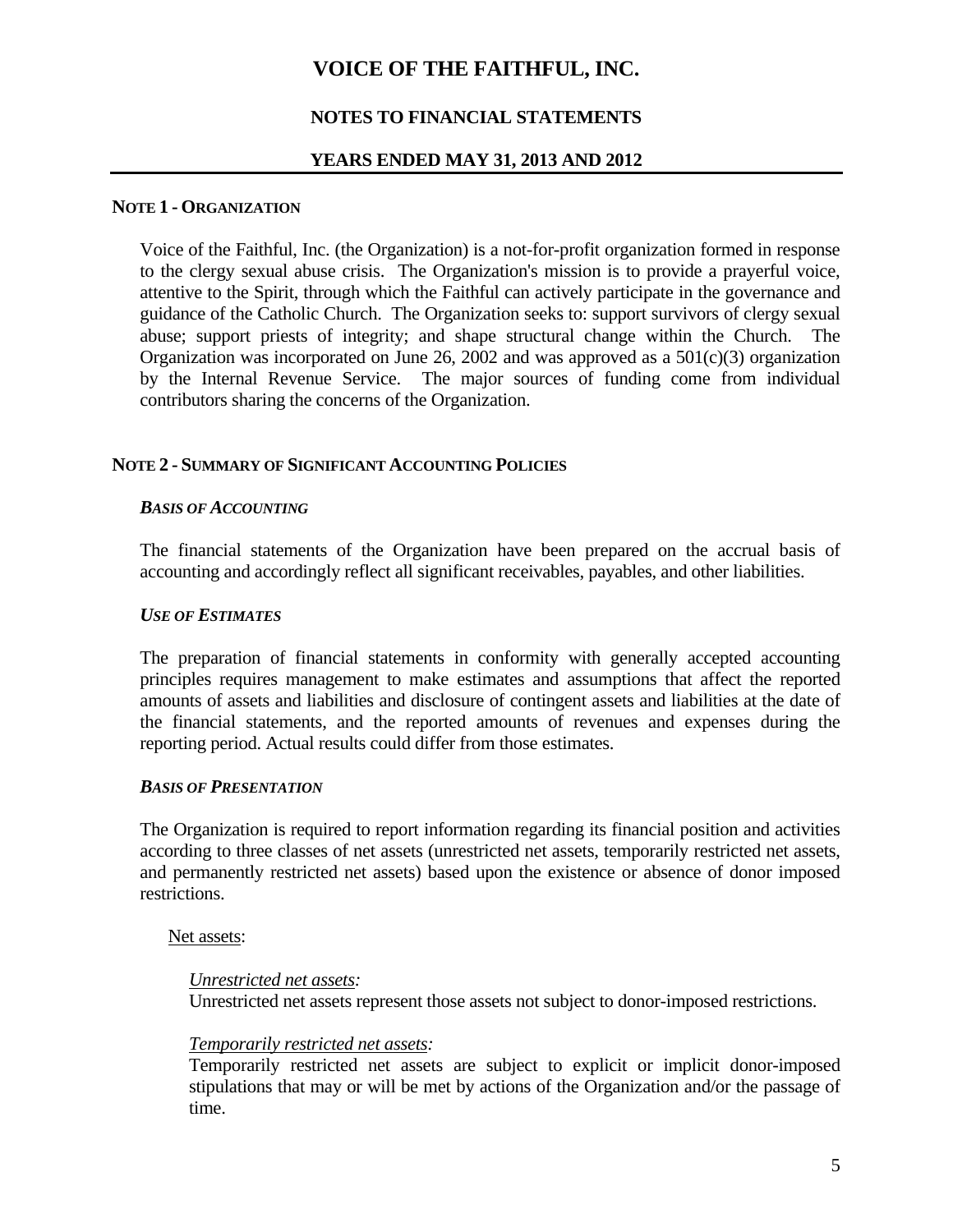## **NOTES TO FINANCIAL STATEMENTS**

#### **YEARS ENDED MAY 31, 2013 AND 2012**

#### **NOTE 2 - SUMMARY OF SIGNIFICANT ACCOUNTING POLICIES (CONTINUED)**

#### Net assets (continued):

#### *Permanently restricted net assets:*

Permanently restricted net assets are subject to explicit or implicit donor-imposed stipulations that they be maintained permanently by the Organization. Generally, the donors of these assets permit the Organization to use all or part of the income earned on related investments for general or restricted purposes.

#### *EQUIPMENT*

Equipment is recorded at cost or, if donated, at fair value at the time of donation. Depreciation is provided using the straight-line method over the estimated useful lives of the respective assets, ranging from five to seven years. Purchases are determined to be capital assets based upon the Organization's policy of capitalizing assets acquired at a cost exceeding \$500. Those items that are not capitalized are immediately expensed. Expenditures for maintenance and repairs are charged to expense as incurred, whereas major betterments are capitalized.

#### *INTANGIBLE ASSETS*

Intangible assets represent trademark costs and website and database development costs. Trademark costs are amortized using the straight-line method over seventeen years. Website and database development costs are amortized using the straight-line method over three years.

#### *DEFERRED REVENUE*

Deferred revenue consists of registration fees received in advance of the Organization's convention to be held in September 2012. Convention revenue is recognized upon the completion of the convention.

#### *CONTRIBUTIONS*

Contributions received are recorded as unrestricted, temporarily restricted, or permanently restricted support, depending on the existence and/or nature of any donor restrictions. The Organization has not received any contributions with donor-imposed restrictions that would result in permanently restricted net assets. In-kind donations are reflected at their fair values at the date of receipt.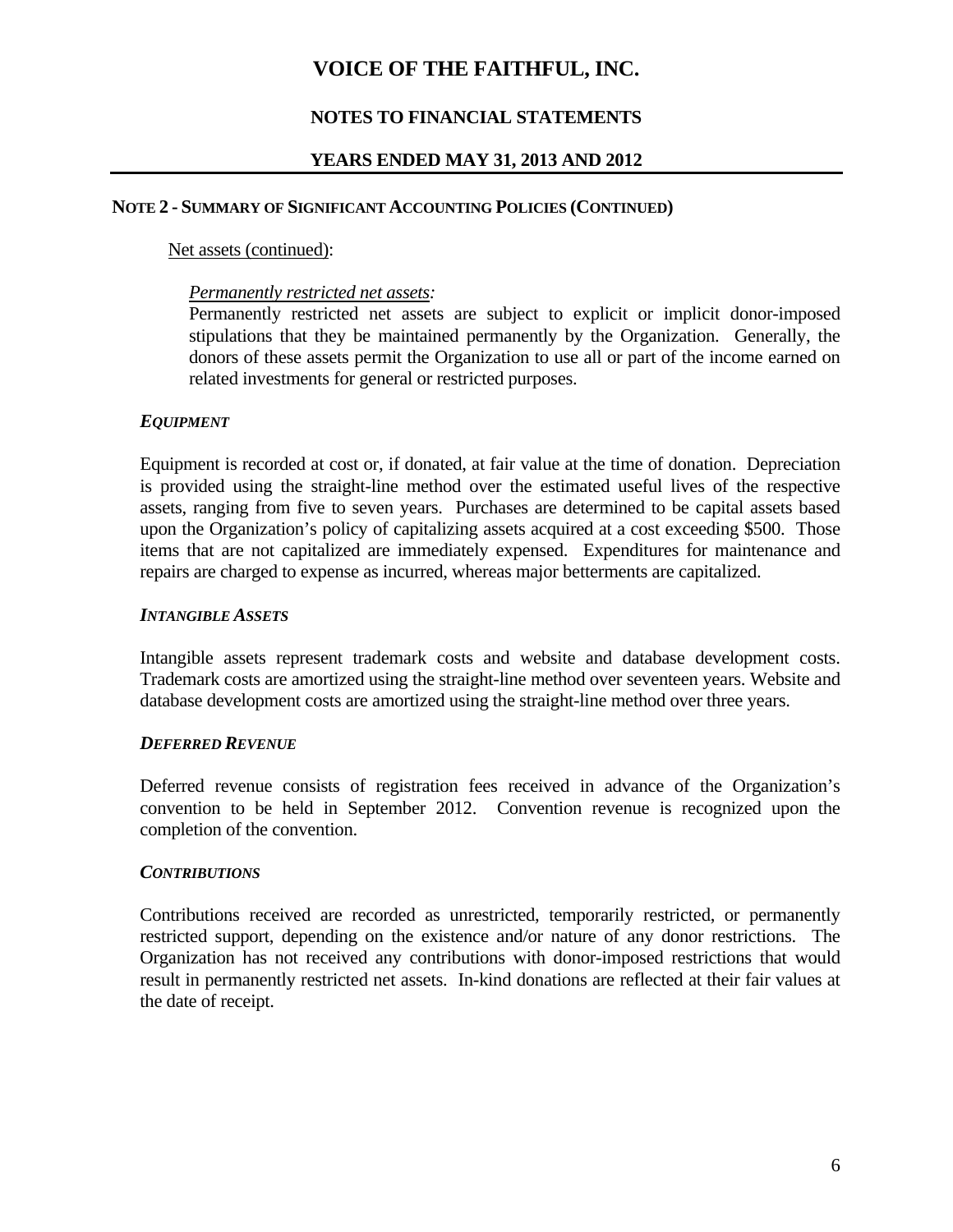## **NOTES TO FINANCIAL STATEMENTS**

#### **YEARS ENDED MAY 31, 2013 AND 2012**

#### **NOTE 2 - SUMMARY OF SIGNIFICANT ACCOUNTING POLICIES (CONTINUED)**

#### *DONATED INVESTMENTS, EQUIPMENT, AND SERVICES*

Donations of investments and equipment are recorded as revenues at their estimated fair value at the date of donation. Net realized gains and losses on the sales of investments are reflected in the accompanying Statements of Activities. Donated services are recorded as revenues and expenses at fair value when determinable, otherwise at values indicated by the donor.

Other donated services, such as those provided by the Organization's volunteers, have not been reflected in the financial statements either because the services do not require a specialized skill or because no objective basis is available to measure the value of such services.

#### *INCOME TAXES*

The Organization is exempt from federal income taxes, under Section  $501(c)(3)$  of the Internal Revenue Code. The Organization is, however, subject to the tax on unrelated business income, if any such income exists. In addition, the Organization qualifies for the charitable contribution deduction under Section  $170(b)(1)(A)$  and has been classified as an organization that is not a private foundation under Section 509(a).

The Organization recognizes and measures its unrecognized tax positions in accordance with FASB ASC 740, Accounting for Uncertainties in Income Taxes. Under that guidance the Organization assesses the likelihood, based on their technical merit, that tax positions will be sustained upon examination based on the facts, circumstances and information available at the end of each period. The measurement of unrecognized tax positions is adjusted when new information is available, or when an event occurs that requires a change. The Organization has not identified any uncertain tax positions at May 31, 2013 and 2012. Interest and penalties associated with unrecognized income tax positions, if identified, would be classified as additional income tax expense in the Statement of Activities. There are currently no examinations pending or in progress by taxing authorities. The Organization believes it is no longer subject to examination by the Internal Revenue Service for years before 2010.

#### *SUBSEQUENT EVENTS*

Subsequent events have been evaluated through March 10, 2014, which is the date the financial statements were available to be issued. No events have been identified which would require recognition or disclosure in the financial statements.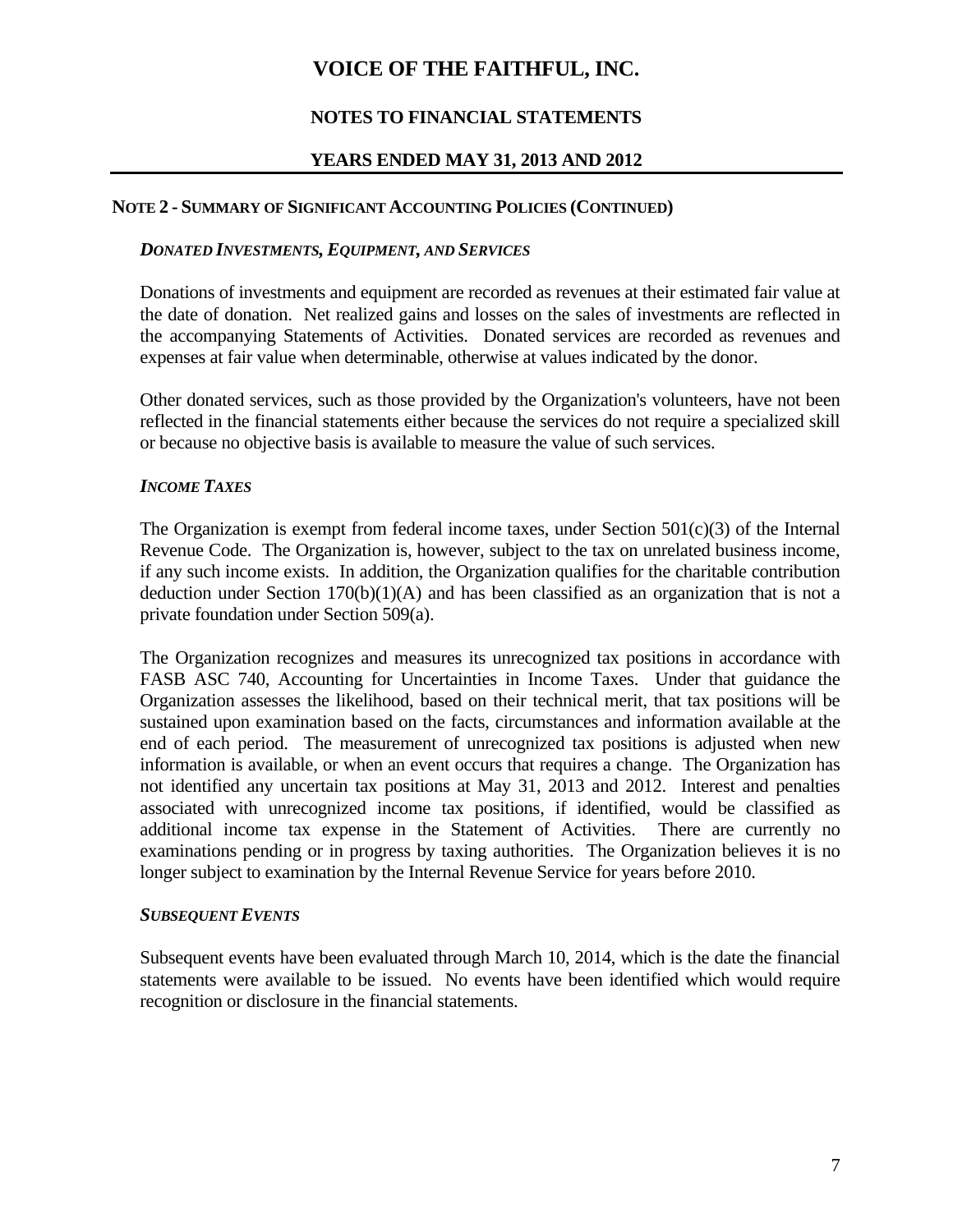#### **NOTES TO FINANCIAL STATEMENTS**

#### **YEARS ENDED MAY 31, 2013 AND 2012**

#### **NOTE 3 - CASH IN ESCROW**

Cash in escrow consists of monies received from, and held on behalf of, members of a religious coalition in which Voice of the Faithful is a member to fund traveling expenses of a touring priest from Austria. An offsetting liability has been reflected in the Statement of Financial position under the caption escrow deposits.

## **NOTE 4 - EQUIPMENT**

Equipment consisted of the following at May 31, 2013 and 2012:

| Computers and software<br>Furniture, fixtures and equipment | 2013 |                 |  | 2012            |  |  |
|-------------------------------------------------------------|------|-----------------|--|-----------------|--|--|
|                                                             | \$   | 22,728<br>7,218 |  | 21,607<br>7,218 |  |  |
|                                                             |      | 29,946          |  | 28,825          |  |  |
| Less: Accumulated depreciation                              |      | (27, 374)       |  | (23,690)        |  |  |
|                                                             | \$   | 2,572           |  | 5,135           |  |  |

#### **NOTE 5 -INTANGIBLE ASSETS**

Intangible assets consisted of the following at May 31, 2013 and 2012:

|                                               | 2013 |                 |   | 2012            |  |  |
|-----------------------------------------------|------|-----------------|---|-----------------|--|--|
| Website and database development<br>Trademark | \$   | 38,212<br>6,550 |   | 38,212<br>6,550 |  |  |
|                                               |      | 44,762          |   | 44,762          |  |  |
| Less: Accumulated amortization                |      | (42, 189)       |   | (41,805)        |  |  |
|                                               |      | 2,573           | S | 2,957           |  |  |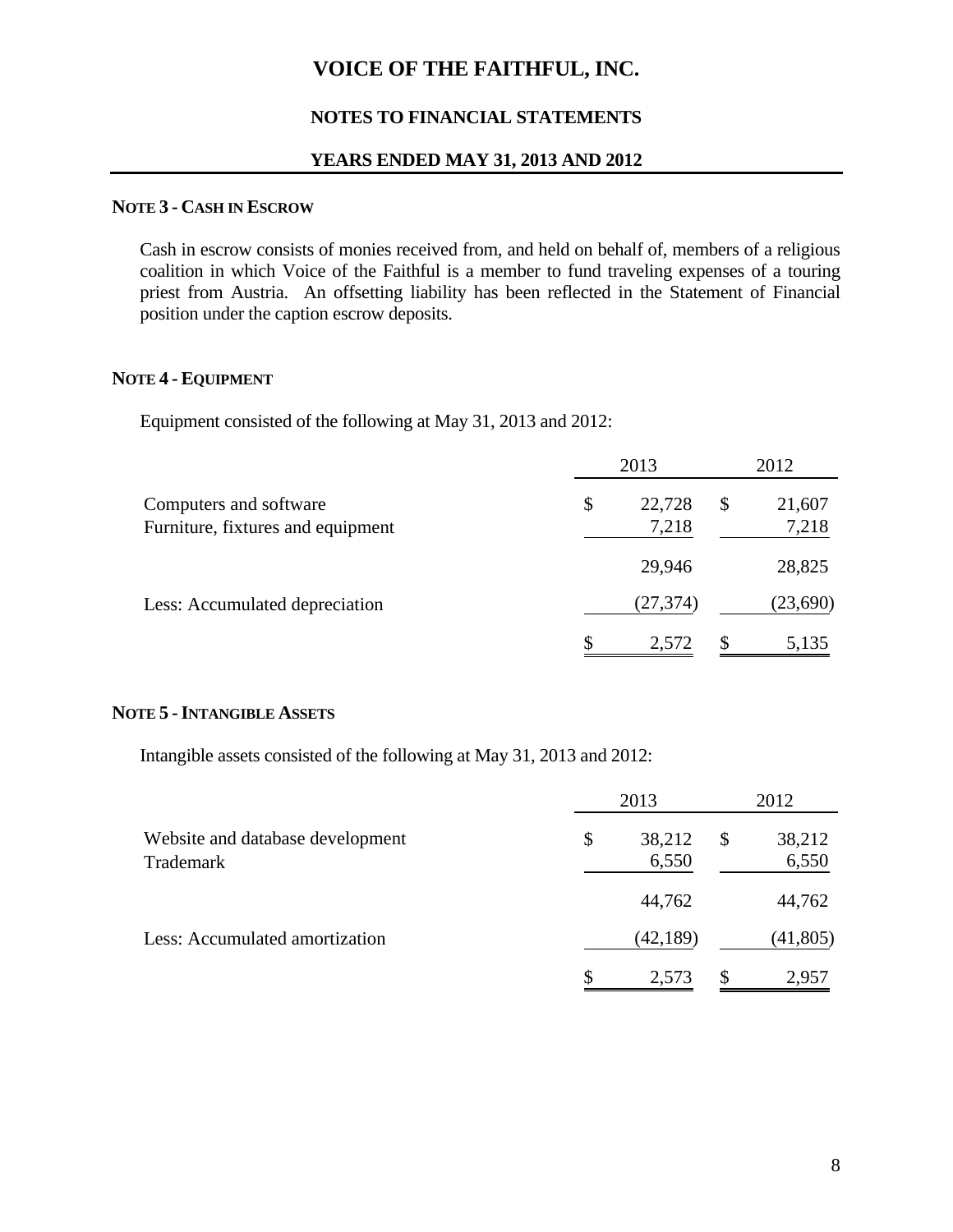#### **NOTES TO FINANCIAL STATEMENTS**

#### **YEARS ENDED MAY 31, 2013 AND 2012**

#### **NOTE 6 - DONATED SERVICES**

During the year ended May 31, 2013, the Organization received donations of \$3,100 for unreimbursed expenses of an officer and \$7,985 of travel expenses from trustees and other affiliated individuals that attended its various meetings. During the year ended May 31, 2012, the Organization received donations of \$3,086 for unreimbursed expenses of an officer, \$4,792 of travel expenses from trustees and other affiliated individuals that attended its various meetings and \$1,395 of donated services from a member. Total donated services, valued at \$11,085 and \$9,273, are reported as donated services and program services expenses in the accompanying financial statements for the years ended May 31, 2013 and 2012, respectively.

#### **NOTE 7 - RESTRICTIONS ON NET ASSETS**

Temporarily restricted net assets at May 31, 2013 and 2012 are available for the following purposes:

|                                      | 2013 |        |    | 2012   |
|--------------------------------------|------|--------|----|--------|
| Universal Church Reform              | \$   | 5,000  | \$ | 8,159  |
| Website Maintenance                  |      | 13,501 |    | 2,500  |
| <b>Local Action</b>                  |      |        |    | 2,070  |
| Communications                       |      |        |    | 581    |
| Child Protection & Support Survivors |      |        |    | 427    |
| <b>Bishops' Mailing</b>              |      |        |    | 42     |
| Web Advertising                      |      | 415    |    |        |
| Chicago VOTF                         |      | 550    |    |        |
|                                      | \$   | 19,466 | \$ | 13,779 |

#### **NOTE 8 - FUNCTIONAL EXPENSE ALLOCATION**

The costs of providing the various programs and activities have been summarized on a functional basis in the Statements of Activities. Accordingly, certain costs have been allocated among the programs and supporting services benefited.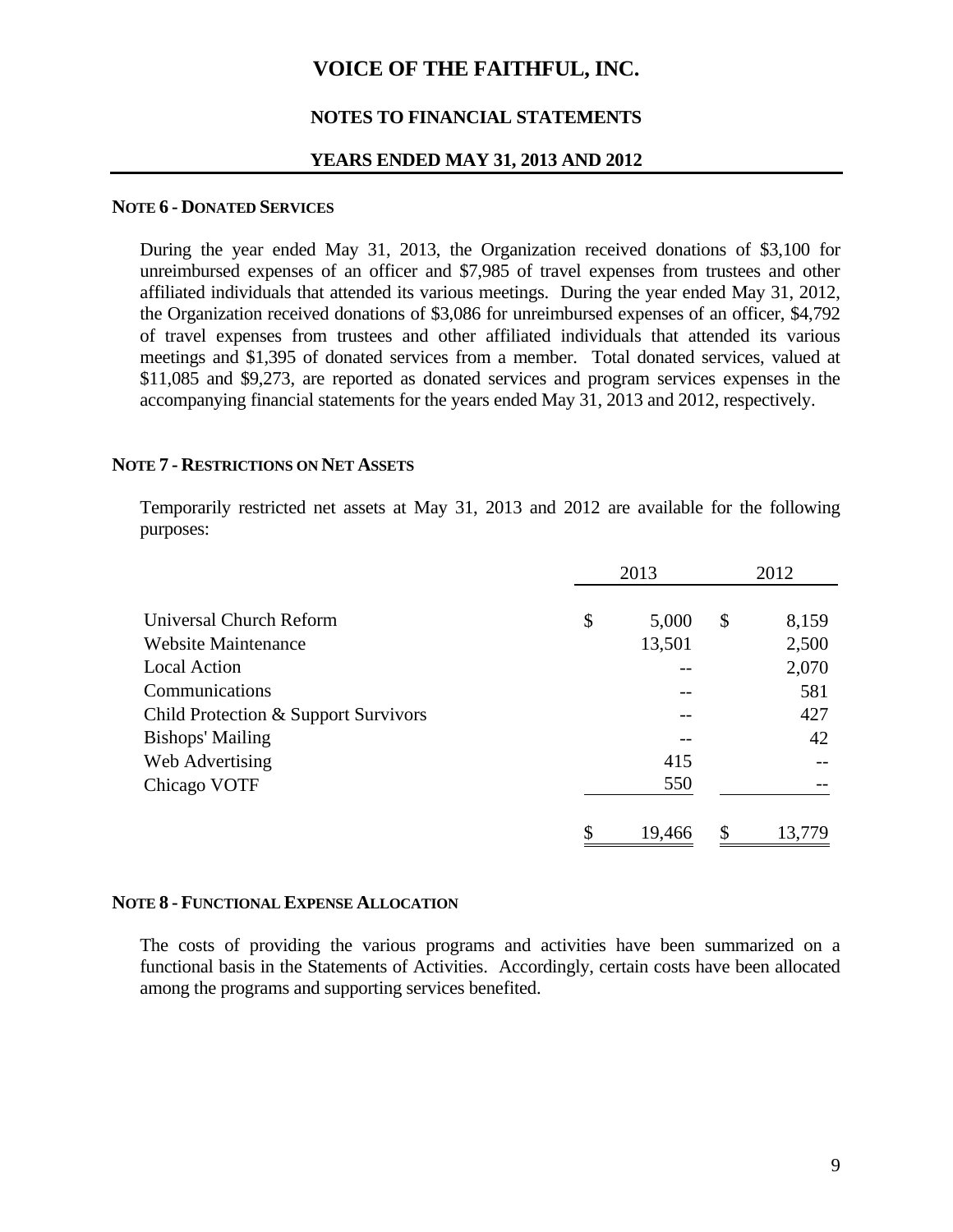#### **NOTES TO FINANCIAL STATEMENTS**

#### **YEARS ENDED MAY 31, 2013 AND 2012**

#### **NOTE 9 - COMMITMENTS**

The Organization leases office space under a lease agreement which expires on May 31, 2016.

The following is a schedule by years of approximate future minimum rental payments required under the lease as of May 31, 2013:

| Year ending May 31: |    |        |
|---------------------|----|--------|
| 2014                | \$ | 19,800 |
| 2015                |    | 19,800 |
| 2016                |    | 19,800 |
|                     | S. | 59,400 |
|                     |    |        |

Rent expense for each of the years ended May 31, 2013 and 2012 totaled \$19,800.